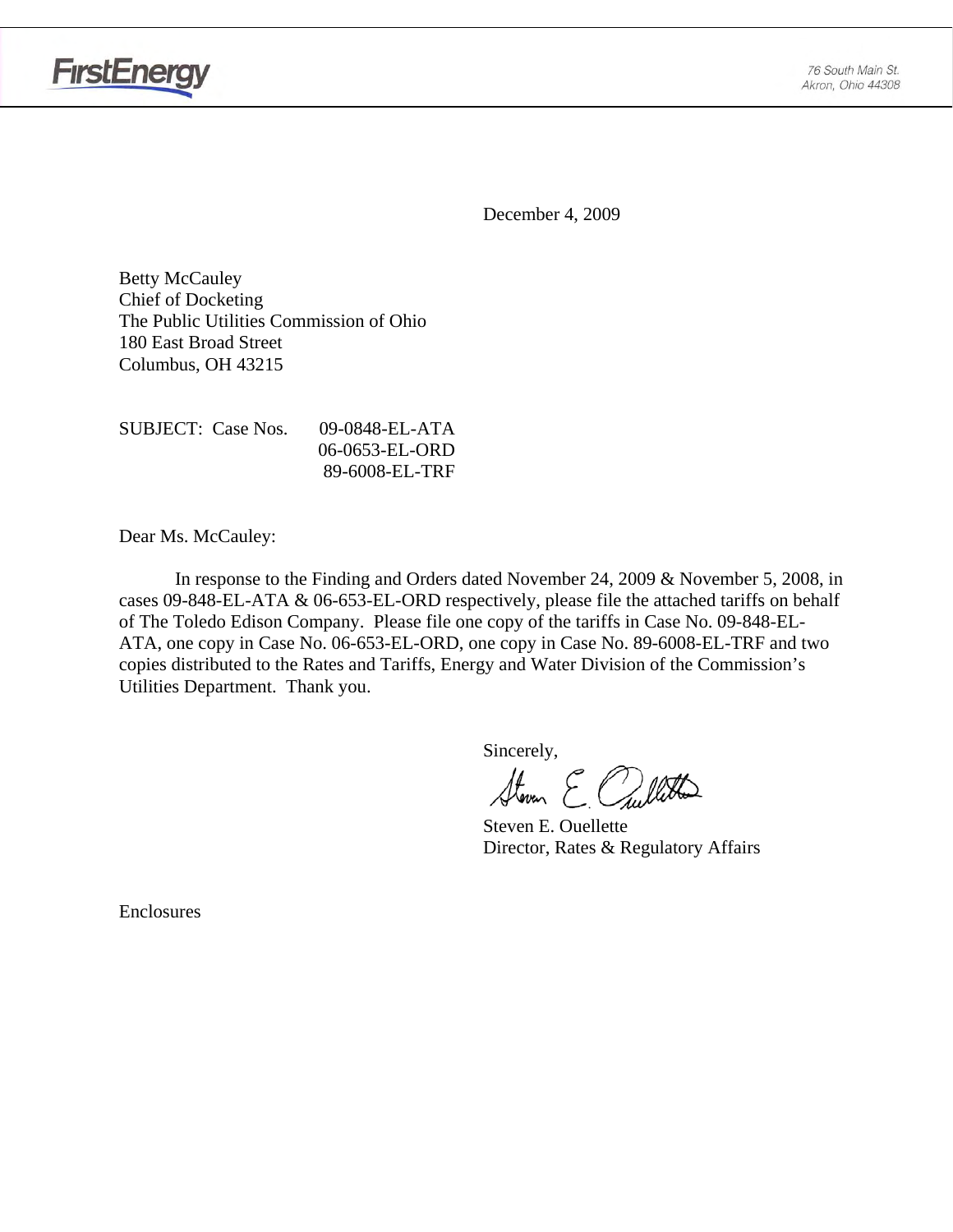### **TABLE OF CONTENTS**

The following rates, rules and regulations for electric service are applicable throughout the Company's service territory except as noted.

|                                                      | <b>Sheet</b> | <b>Effective</b><br><b>Date</b> |
|------------------------------------------------------|--------------|---------------------------------|
| <b>TABLE OF CONTENTS</b>                             | 1            | 12-04-09                        |
| <b>DEFINITION OF TERRITORY</b>                       | 3            | $01 - 23 - 09$                  |
| <b>ELECTRIC SERVICE REGULATIONS</b>                  | 4            | 12-04-09                        |
| <b>ELECTRIC SERVICE SCHEDULES</b>                    |              |                                 |
| Residential Service (Rate "RS")                      | 10           | 01-23-09                        |
| General Service - Secondary (Rate "GS")              | 20           | 01-23-09                        |
| General Service - Primary (Rate "GP")                | 21           | 01-23-09                        |
| General Service - Subtransmission (Rate "GSU")       | 22           | 01-23-09                        |
| General Service - Transmission (Rate "GT")           | 23           | 01-23-09                        |
| <b>Street Lighting Provisions</b>                    | 30           | 01-23-09                        |
| Street Lighting (Rate "STL")                         | 31           | 06-01-09                        |
| Traffic Lighting (Rate "TRF")                        | 32           | 01-23-09                        |
| Private Outdoor Lighting (Rate "POL")                | 33           | 06-01-09                        |
| <b>MISCELLANEOUS CHARGES</b>                         | 75           | 01-23-09                        |
| <b>OTHER SERVICE</b>                                 |              |                                 |
| <b>Partial Service</b>                               | 52           | $01 - 01 - 06$                  |
| Residential Renewable Energy Credit Purchase Program | 60           | 10-01-09                        |
| <b>Cogeneration and Small Power Producer</b>         | 70           | $01 - 01 - 03$                  |
| <b>Interconnection Tariff</b>                        | 76           | $01 - 01 - 09$                  |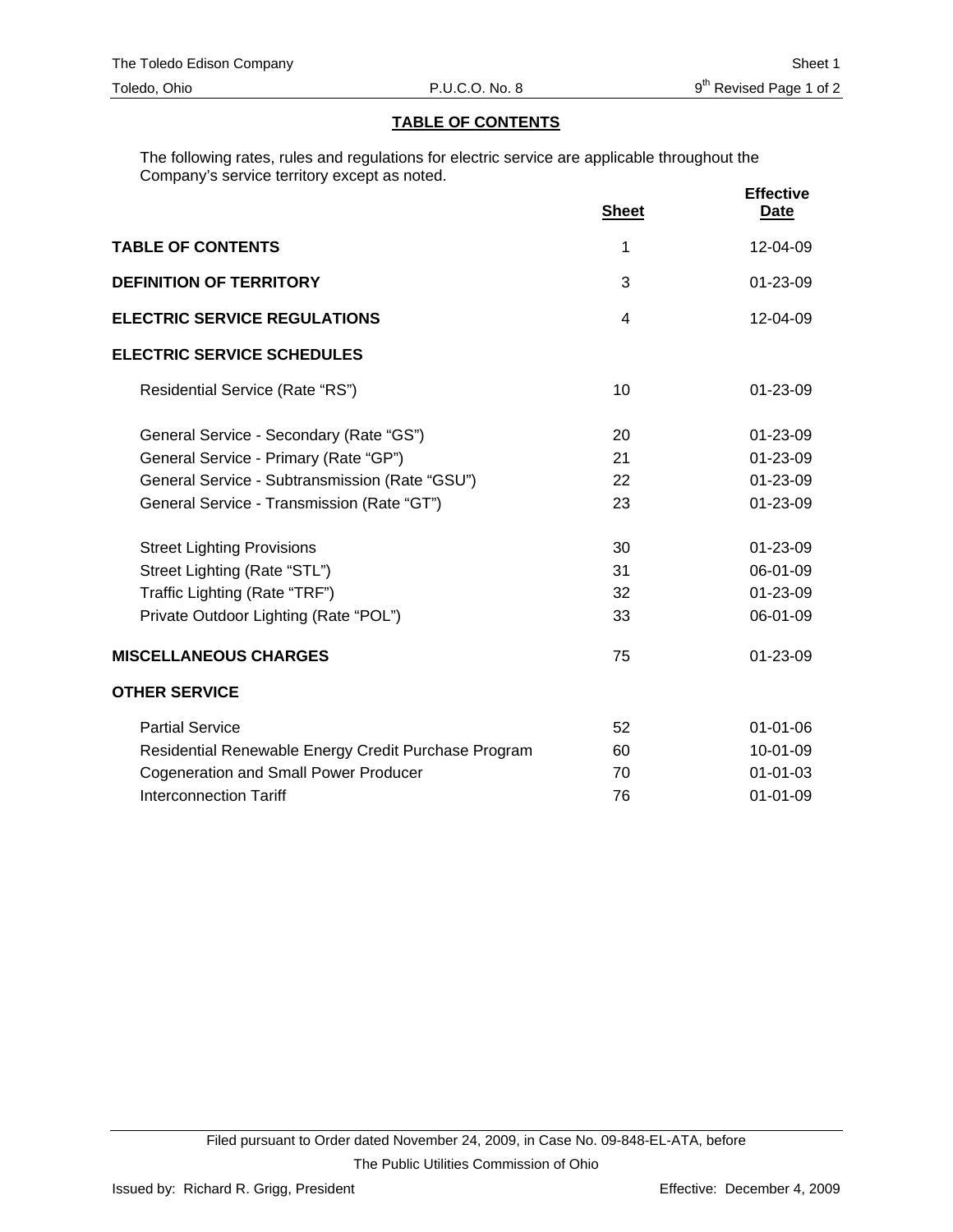### **ELECTRIC SERVICE REGULATIONS**

- **F. Special Facilities:** All costs (including, without limitation, any government imposed fees) for any special services, facilities, or instrumentation which may be rendered or furnished by the Company for a customer at the customer's request or at the direction of any governmental authority, and not provided for in the Company's rate schedules and not ordinarily necessary or directly involved in the furnishing of electric service, shall be paid for by the customer for whom such services, facilities, or instrumentation are furnished, by the customers residing within the boundaries of the governmental entity for whom such services, facilities, or instrumentation are furnished. Any such costs shall be in addition to the charges for electric service provided for in the applicable rate schedule, and may be itemized on the electric bill to such customer(s) or billed separately by the Company. Upon request by the customer and in the sole discretion of the Company, such special services, facilities, or instrumentation may be supplied and maintained by the customer at the customer's expense.
- **G. Access To Premises:** The customer or, if applicable, the landlord, shall grant Company's employees and authorized agents access to the customer's premises at all reasonable hours for the purpose of reading, inspecting, testing, repairing, maintaining, replacing, installing, analyzing or removing meters or other Company property. In the event of an emergency, the Company's employees and authorized agents shall have access to customer's premises at any time.

If a customer or a landlord fails to grant access for reasons described above, and judicial redress is necessary to secure such access, the Company may collect from the customer or the landlord any and all costs incurred to secure such access.

### **X. CUSTOMER'S WIRING, EQUIPMENT AND SPECIAL SERVICES**

- **A. Installation:** The customer shall supply all wiring on the customer's side of the point of attachment as designated by the Company. All of the customer's wiring and electrical equipment should be installed so as to provide not only for immediate needs but for reasonable future requirements and shall be installed and maintained by the customer to meet the provisions of the National Electrical Code, the regulations of the governmental authorities having jurisdiction over such installations and the reasonable requirements of the Company. As required by Chapter 4901:1-10 of the Ohio Administrative Code, before the Company connects service for any new installations, such installation must be inspected and approved by the local inspection authority or, when there is no local inspection authority, by a licensed electrician. An inspection is also necessary for any changes in wiring on the customer's premises.
- **B. Limitation Of Liability:** The Company shall not be liable for any loss, cost, damage or expense that the customer may sustain by reason of damage to or destruction of any property, including the loss of use thereof arising out of, or in any manner connected with interruptions in service, variations in service characteristics, high or low voltage, phase failure, phase reversal, the use of electrical appliances or the presence of the Company's property on the customer's premises whether such damages are caused by or involve any fault or failure of the Company or otherwise except such damages that are caused by or due to the willful and wanton misconduct of the Company. The Company shall not be liable for damage to any customer or to third persons resulting from the use of the service on the customer's premises or from the presence of the Company's appliances or equipment on the customer's premises.

The PUCO approval of the above tariff language does not constitute a determination that such limitation language should be upheld in a court of law. Approval by the Commission merely recognizes that since it is a court's responsibility to adjudicate consequent damage claims, it should be also the court's responsibility to determine the validity of the exculpatory clause.